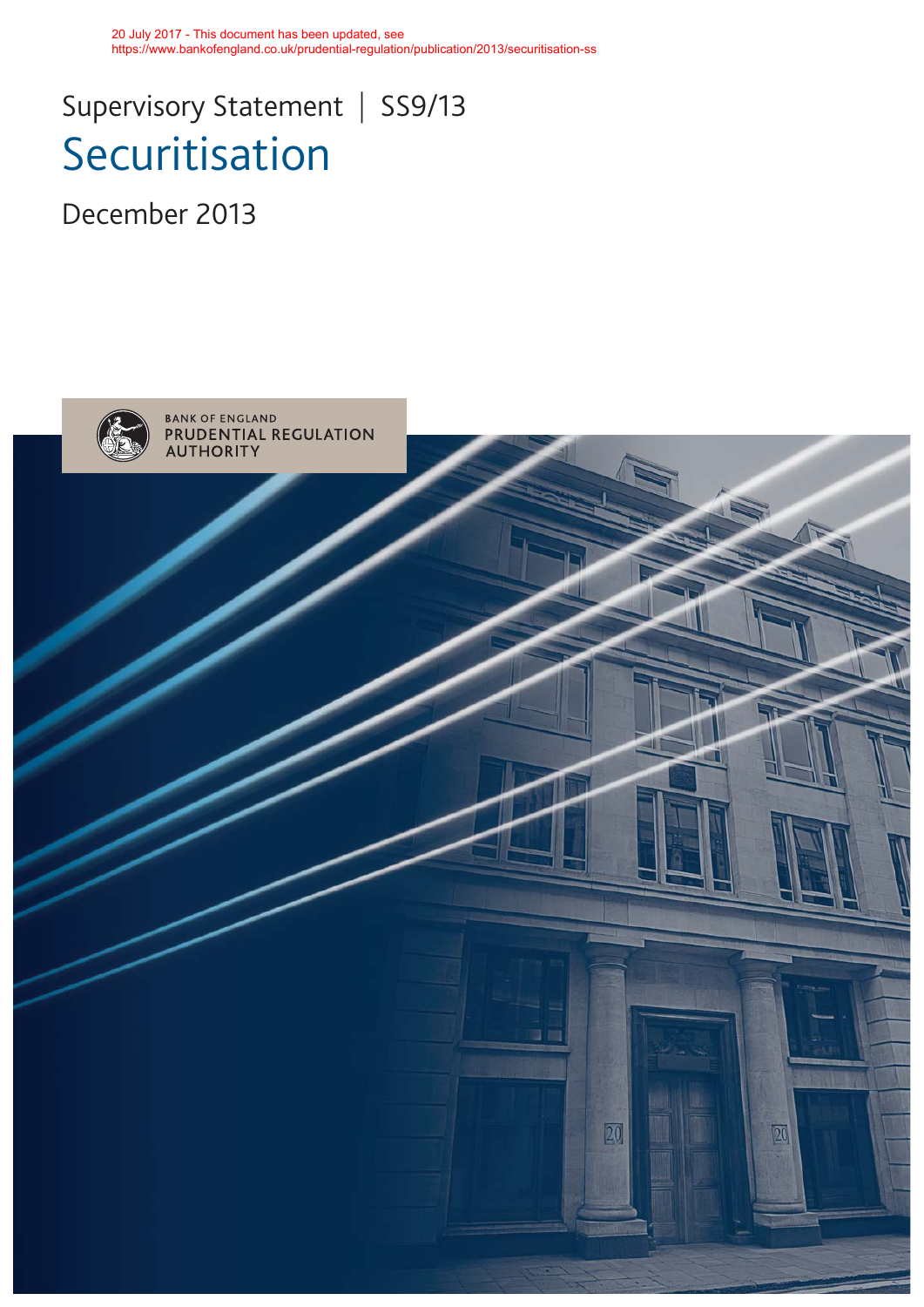20 July 2017 - This document has been updated, see https://www.bankofengland.co.uk/prudential-regulation/publication/2013/securitisation-ss

Prudential Regulation Authority 20 Moorgate London EC2R 6DA

Prudential Regulation Authority, registered office: 8 Lothbury, London EC2R 7HH. Registered in England and Wales No: 07854923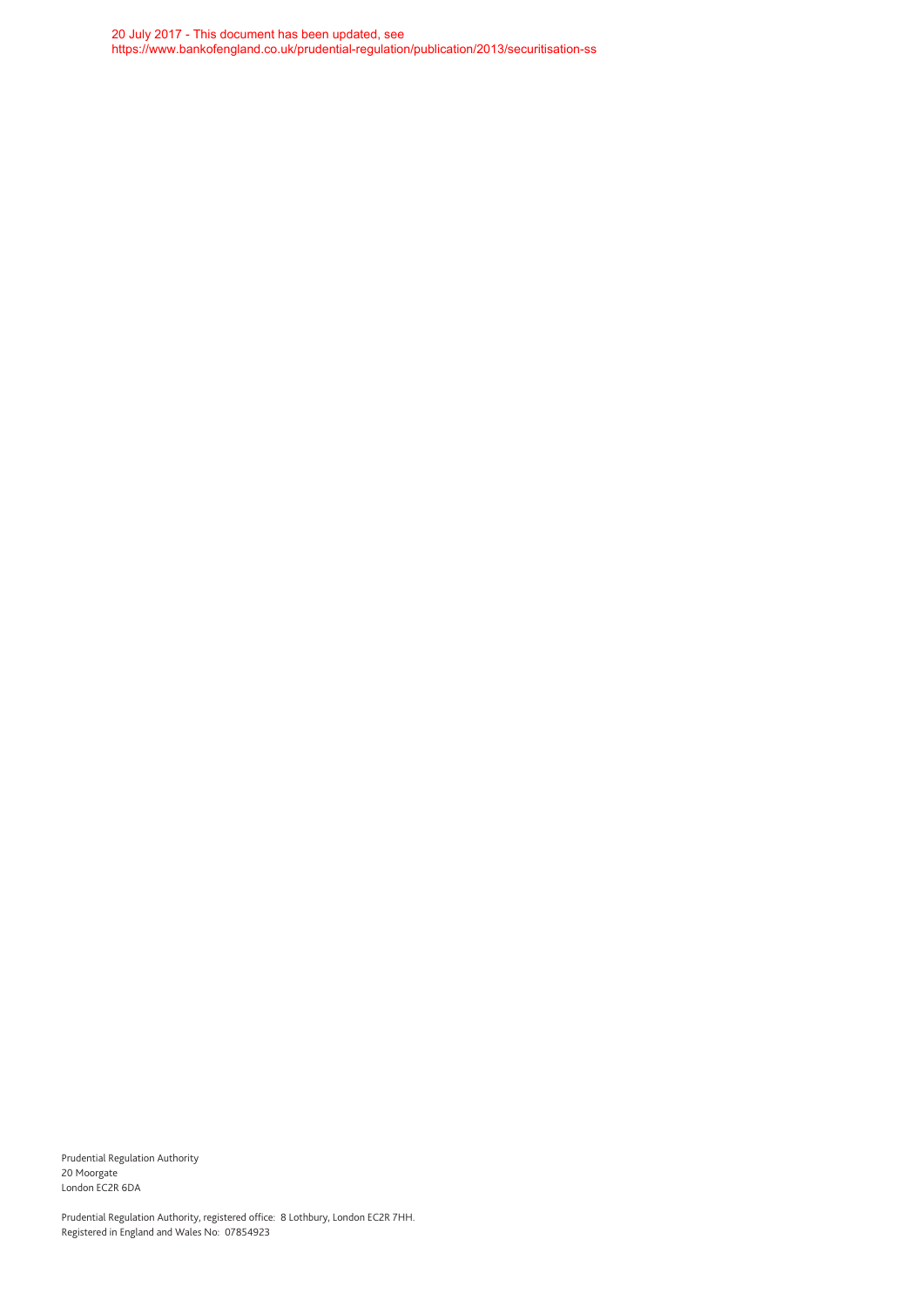

BANK OF ENGLAND<br>PRUDENTIAL REGULATION **AUTHORITY** 

Supervisory Statement | SS9/13 Securitisation

December 2013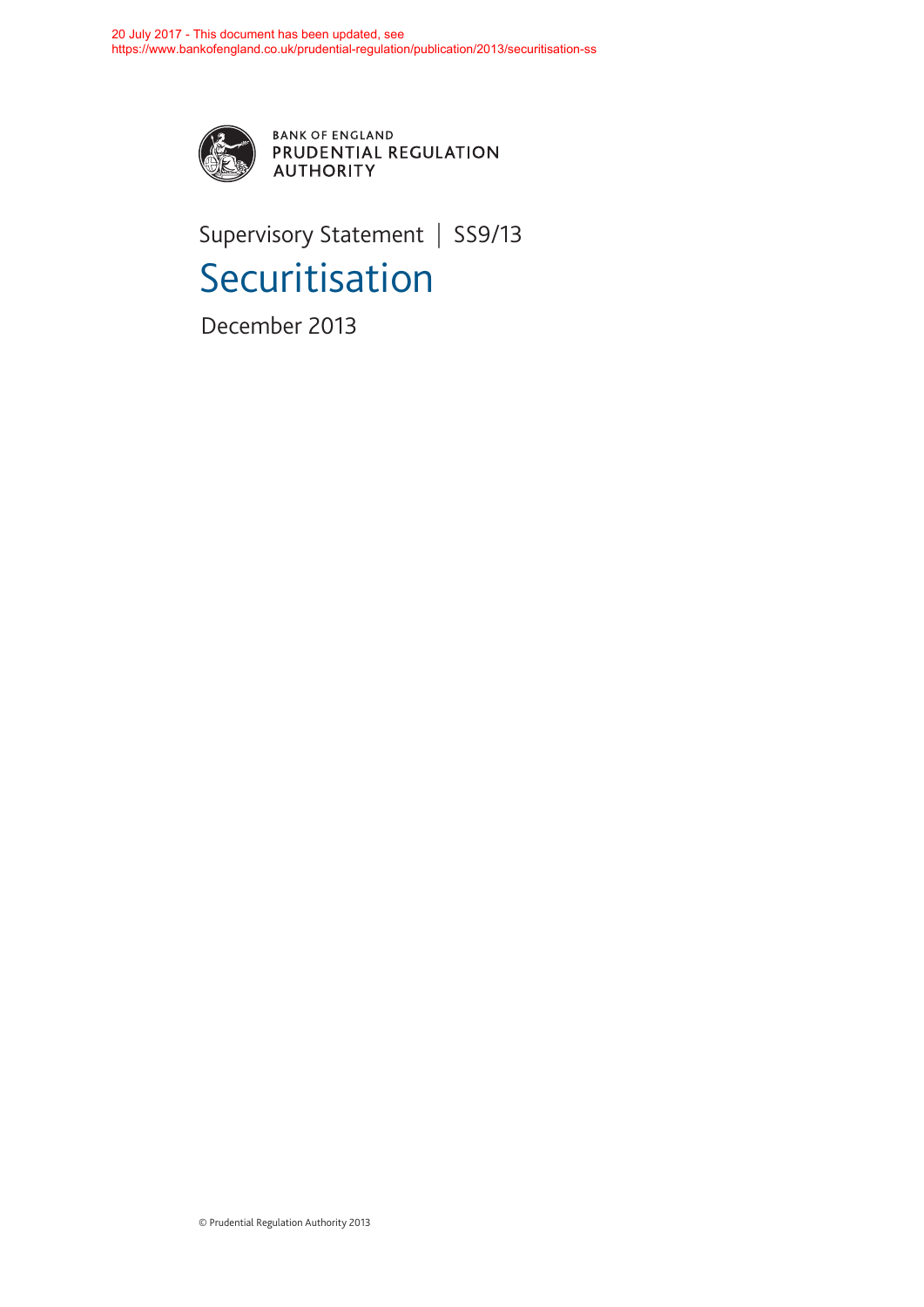20 July 2017 - This document has been updated, see https://www.bankofengland.co.uk/prudential-regulation/publication/2013/securitisation-ss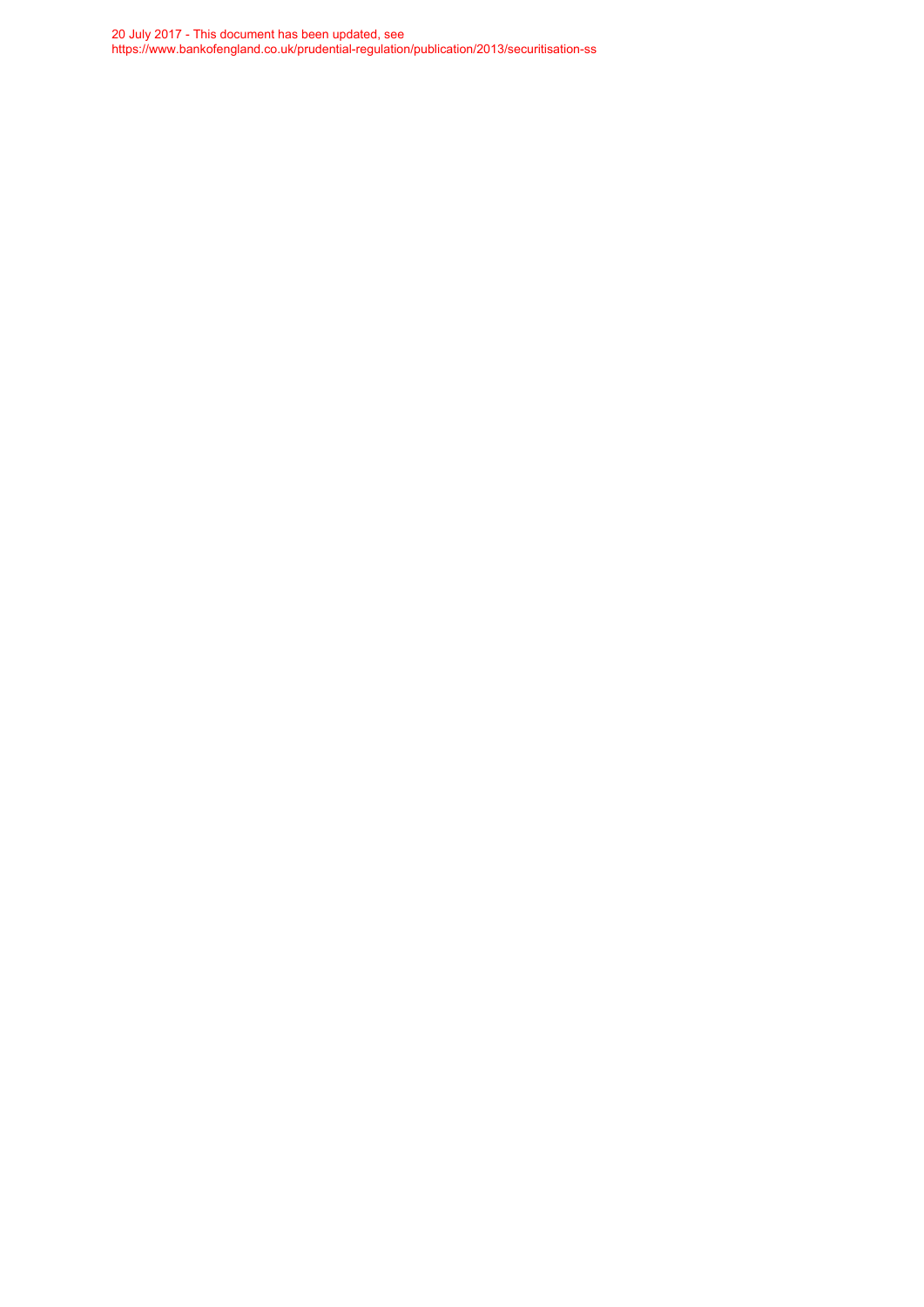# **1 Introduction**

1.1 This statement is aimed at firms to which CRD IV applies.

1.2 This statement sets out the Prudential Regulation Authority's (PRA's) expectations of firms in respect of securitisation in the following sections:

- (2) 'High-level Significant Risk Transfer considerations' general expectations of firms seeking to obtain significant risk transfer (SRT) through securitisation;
- (3) 'Significant Risk Transfer notifications and permissions' process for notifying the PRA of SRT transactions and for obtaining permission to undertake own assessments of SRT;
- (4) 'Regulatory capital calculation methodology and SRT' methodologies firms use to calculate post-securitisation risk weights in SRT transactions;
- (5) 'Implicit Support and SRT' the PRA's approach to implicit support;
- (6) 'High cost credit protection and other SRT considerations' — factors likely to affect the assessment of SRT transactions; and
- (7) 'Mapping of External Credit Assessment Institutions (ECAIs) credit assessments to credit quality steps' — the PRA's view of interim mapping of rating agency grades to credit quality steps for the purposes of securitisation positions under the Ratings Based Approach to securitisation.

1.3 The statement supplements the rules in the Benchmarking of Internal Approaches and Credit Risk Part of the PRA Rulebook.

# **2 High-level Significant Risk Transfer considerations**

2.1 The CRR requires any reduction in capital requirements achieved through securitisation to be justified by a commensurate transfer of risk to third parties. Where the PRA determines that the reduction in risk-weighted exposure amounts (RWEA), which would be achieved through a particular securitisation transaction, is not justified by a commensurate transfer of risk then SRT shall not be considered to have been achieved by that transaction.

2.2 SRT is an ongoing requirement. Accordingly, the PRA expects firms to ensure that any reduction in capital requirements achieved through securitisation continues to be matched by a commensurate transfer of risk throughout the life of the transaction. The PRA expects firms to take a substance over form approach to assessing SRT. Firms should be able to demonstrate that the capital relief post-transaction adequately captures the economic substance of the entire transaction, and is commensurate to the retained risks.

2.3 One indication of whether or not risk transfer is commensurate is whether the RWEA post-securitisation is commensurate with the RWEA that would apply if the firm acquired the securitised exposures from a third party. The PRA expects firms purchasing risk transfer products to give adequate consideration to all relevant factors when assessing SRT, including the size of premiums paid.

2.4 When risk transfer transactions are structured as a group of linked transactions rather than a single transaction, the PRA expects the aggregate effect of linked transactions to comply with the CRR. The PRA expects firms to ensure that analysis of risk transfer incorporates all linked transactions, particularly if certain transactions within a group of linked transactions are undertaken at off-market rates.

2.5 The PRA expects the instruments used to transfer credit risk not to contain provisions which materially limit the amount of risk transferred. For example, should losses or defaults on the securitised exposures occur — ie deterioration in the credit quality of the underlying pool — the PRA expects the originator's net cost of protection or the yield payable to investors should not increase as a result.

2.6 In order to ensure their continuing appropriateness, the PRA expects firms to update the opinions of qualified legal counsel, required by CRR, as necessary to ensure their continuing validity. For example, an opinion may need to be updated if relevant statutory provisions are amended, or where a new decision or judgment of a court has a bearing on the continuing validity of counsel's opinion.

2.7 The PRA expects relevant senior management of a firm to be appropriately engaged in the execution of securitisation transactions that lead to a reduction in RWEA, where the firm is providing or purchasing structured trades.

2.8 The PRA does not operate a pre-approval process for securitisation transactions. The PRA nevertheless expects a firm to discuss with its supervisor at an early stage securitisation transactions that are material or have complex features. Where a firm claims a regulatory capital reduction from securitisation transactions in its disclosures to the market, the PRA expects such disclosures to include caveats making clear the risk of full or partial re-characterisation where this risk is material in the light of the PRA's stated policy.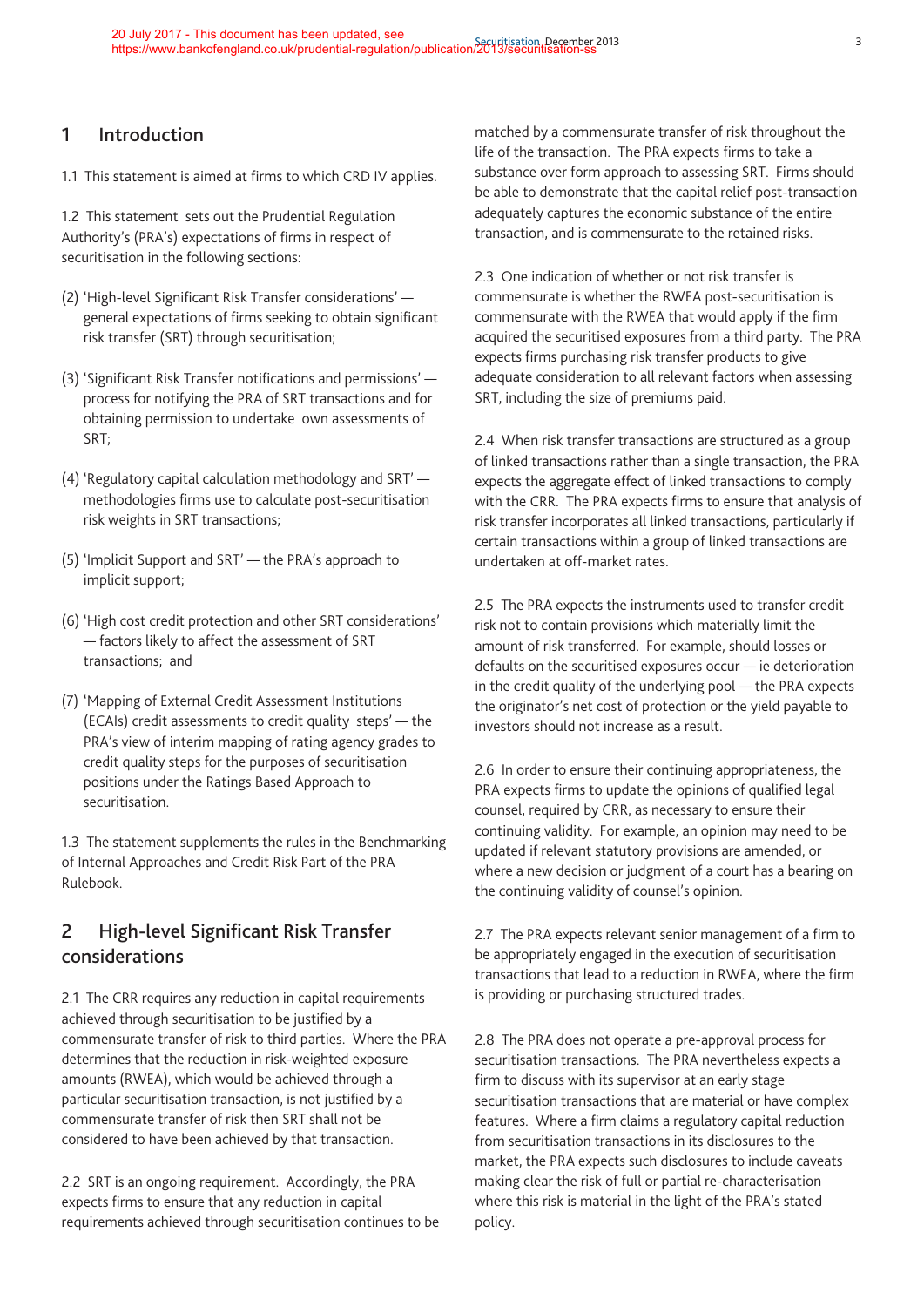2.9 Although this supervisory statement sets out the PRA's expectations regarding securitisation, these expectations are also relevant for other similar credit protection arrangements.

2.10 The PRA will seek to ensure that the securitisation framework is not used to undermine or arbitrage other parts of the prudential framework. In relation to other similar credit protection arrangements, including those subject to credit risk mitigation or trading book rules, the impact of certain features (eg significant premiums or call options) may cast doubt on the extent of risk transferred and the resulting capital assessment.(1) Features which result in inadequate capital requirements compared to the risks a firm is running may result in the credit protection not being recognised or the firm being subject to extra capital charges in their Individual Capital Guidance (ICG) in the form of Pillar 2 add-ons. Credit protection arrangements in general are subject to the same overarching principles as those in the securitisation framework.

2.11 Where a firm achieves SRT for a particular transaction, the PRA expects it to continue to monitor risks related to the transaction to which it may still be exposed. The PRA expects firms to consider the capital planning implications of securitised assets returning onto their balance sheets. The CRR requires firms to conduct regular stress testing of their securitisation activities and off balance sheet exposures. The PRA expects those stress tests to consider the firm-wide impact of stressed market conditions on those activities and exposures and the implications for other sources of risk, for example, credit risk, concentration risk, counterparty risk, market risk, liquidity risk and reputational risk. The PRA expects a firm's stress testing of securitisation activities to take into account existing securitisations and pipeline transactions. The PRA expects a firm to have in place procedures to assess and respond to the results of that stress testing and would expect them to be taken into account under Pillar 2.

(CRR Articles 243, 244 and 337)

# **3 Significant Risk Transfer notifications and permissions**

# **Requirements for originators to use securitisation risk weights**

3.1 The CRR provides three options for firms to demonstrate how they transfer significant credit risk for any given securitisation transaction:

- (1) the originator does not retain more than 50% of the risk weighted exposure amounts of mezzanine securitisation positions, where these are:
	- (i) positions to which a risk weight lower than 1,250% applies; and
- (ii) more junior than the most senior position in the securitisation and more junior than any position in the securitisation rated Credit Quality Step 1 or 2.
- (2) where there is no mezzanine position, the originator does not hold more than 20% of the exposure values of securitisation positions that are subject to a deduction or 1,250% risk weight and where the originator can demonstrate that the exposure value of such securitisation positions exceeds a reasoned estimate of the expected loss on the securitised exposures by a substantial margin; and
- (3) the competent authority may grant permission to an originator to make its own assessment if it is satisfied that the originator can meet certain requirements.

# **SRT under options (1) and (2)**

3.2 Credit Risk 3.1 in the PRA Rulebook requires a firm to notify the PRA of each transaction on which it seeks capital relief under options 1 and 2.

3.3 Where the PRA considers that the possible reduction in RWEA achieved via the securitisation is not justified by a commensurate transfer of risk to third parties, then the PRA will find SRT has not been achieved. Consequently, firms will not be able to recognise any reduction in RWEA from the transaction.

(CRR Articles 243, 244 and 337)

## **SRT option 3**

3.4 The PRA intends to grant permission for an originator to make its own assessment of SRT only where it is satisfied that:

- in every relevant case, the reduction in capital requirements achieved would be justified by a commensurate transfer of risk to third parties;
- the firm has in place appropriately risk-sensitive policies and methodologies to assess the transfer of risk; and
- such transfer of risk to third parties is also recognised for the purposes of the firm's internal risk management and internal capital allocation.

3.5 Where the PRA grants permission for multiple transactions, that permission will cover a defined scope of potential transactions. The permission will enable a firm (within certain limits) to carry out these transactions without notifying the PRA in each individual instance.

<sup>(1)</sup> Article 194(2) of the CRR requires firms to, 'take all appropriate steps to ensure the effectiveness of the credit protection arrangement and to address the risks related to that arrangement'.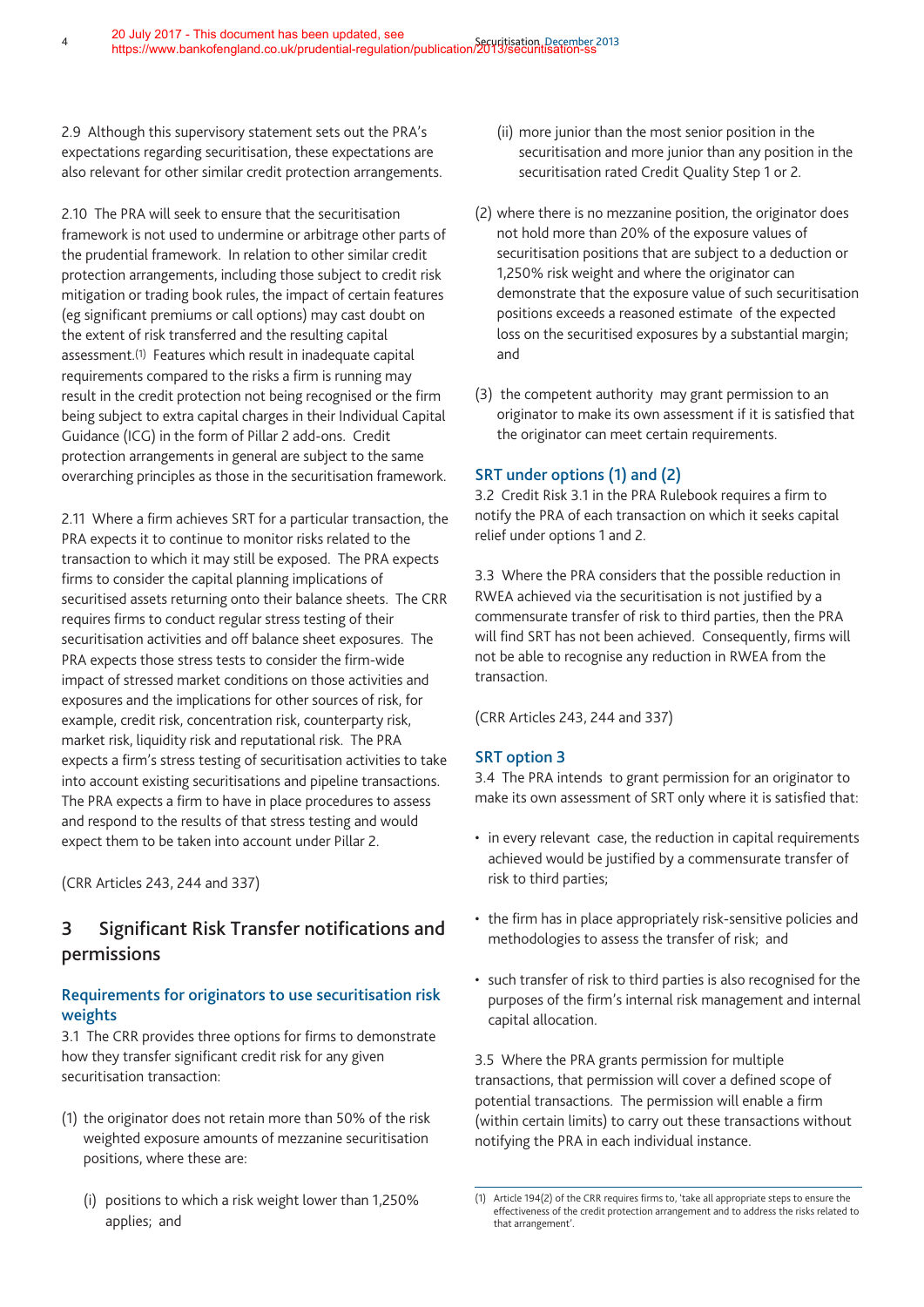(CRR Articles 243, 244 and 337)

## **Deduction or 1,250% risk weighting**

3.6 A firm seeking to achieve capital relief by deducting or applying a 1,250% risk weight to all retained positions where permitted under CRR Article 243 or 244 would not need to make a notification under Credit Risk 3. In such cases, a firm should consider whether the characteristics of the transaction are such that the PRA would reasonably expect prior notice of it.

(CRR Articles 243, 244)

## **SRT notifications**

## Process for submitting notifications

3.7 When informing the PRA of a transaction in accordance with Credit Risk 3.1, the information should be sent simultaneously via email to the SRT notifications inbox (SRT@bankofengland.co.uk) and to the firm's usual supervisory contact.

## Information to be provided

3.8 A firm's notification should include sufficient information to enable the PRA to assess whether the possible reduction in RWEA which would be achieved by the securitisation is justified by a commensurate transfer of credit risk to third parties. The PRA expects such information to include at least the following:

- (a) details of the securitisation positions, including rating, exposure value and RWEA broken down by securitisation positions sold and retained;
- (b) a copy of the SRT policy applied to the transaction, including details of the methodology and any models used to assess risk transfer;
- (c) a statement of how all relevant risks are incorporated into the SRT assessment and how the full economic substance of the transaction is taken into consideration;
- (d) the SRT calculation, setting out why the firm believes the capital relief proposed is commensurate with the credit risk transferred to third parties;
- (e) details of reliance on external credit assessment institutions (ECAIs) in the SRT assessment;
- (f) a description of the risks being retained;
- (g) key transaction documentation and any relevant supporting documents (eg a summary of the transaction);
- (h) copies of investor and internal presentations on the transaction;
- (i) details of the underlying assets (including asset class, geography, tenor, rating, spread, collateral, exposure size);
- (j) details of the transaction structure;
- (k) details of any termination options (eg call options);
- (l) details of the cash flow between parties involved in the transaction;
- (m) details of the ratings and pricing of bonds issued in the transaction;
- (n) details of any connected parties involved in the transaction;
- (o) details of the rationale for the transaction;
- (p) details of the CRR rules the firm is relying on; and
- (q) details of the governance process for the transaction, including details of any committees involved in approving the transaction.

## Communicating PRA decisions on notified transactions

3.9 Following review of sufficient information provided by the firm, the PRA will inform the firm of its view on commensurate risk transfer. The PRA's review will focus on the proportion of credit risk transferred — including any transaction features which undermine effective risk transfer — compared to the proportion by which RWEA is reduced as a result of the transaction. Where the PRA judges the reduction in RWEA not to be justified by a commensurate transfer of credit risk to third parties, it will inform the firm that SRT has not been achieved by this transaction. Otherwise the PRA will inform the firm that it does not object to the transaction.

3.10 The PRA does not intend to pre-approve transactions. Instead, the PRA will provide a view on whether it considers commensurate risk transfer to have been achieved at a point in time, which may be provided after a transaction has closed. The PRA may reassess its judgement of the achievement of commensurate risk transfer if the level of credit risk transfer in a transaction changes materially.

#### Permissions for own assessment of SRT

3.11 Firms may apply for permission to consider SRT to have been achieved without needing to rely on option (1) or (2). The scope of such permission may be defined to cover a number of transactions or an individual transaction.

(CRR Articles 243 and, 244 and 337)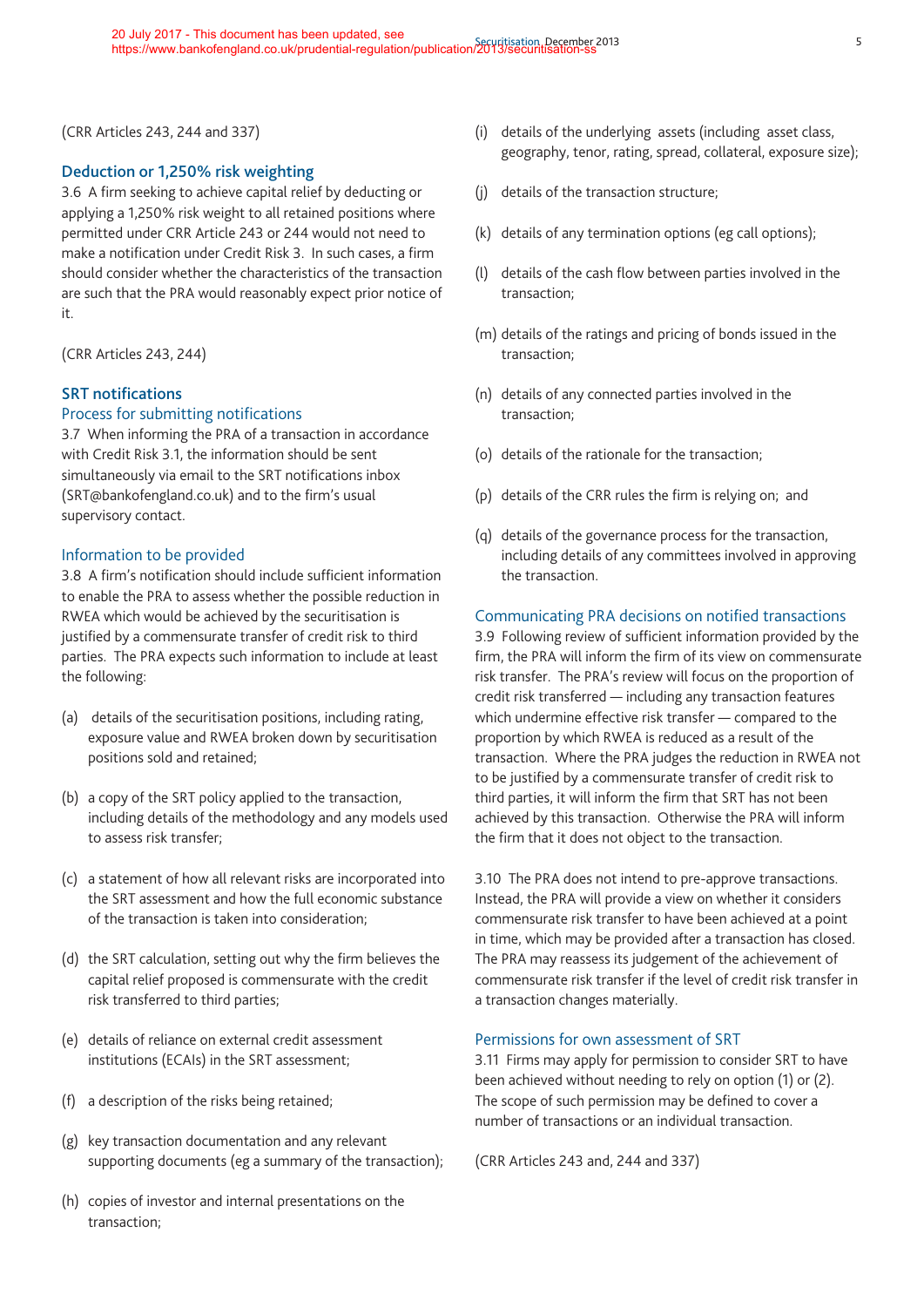## Multiple transaction permissions

3.12 Where a firm applies for such permission, the PRA expects the scope to be defined according to a range of characteristics, including the type of asset class and the structural features of the transaction. The characteristics that the PRA expects a firm to consider when defining the scope of a permission application include:

- (a) asset class (eg residential or commercial mortgages, credit card receivables, leasing, loans to corporates or small and medium-sized enterprises, consumer loans, trade receivables, securitisations, Private Finance Initiative, insurance, covered bonds, other assets);
- (b) further asset class distinction (eg geography and asset quality); and
- (c) structural features (eg distinguishing between securitisation and re-securitisation, traditional and synthetic securitisation and non-revolving structures and revolving structures).

3.13 It is likely to be more straightforward for the PRA to assess applications for relatively narrowly scoped permissions than those covering a wide range of assets and/or with complex structural features.

# PRA areas of review and information to be submitted by firms

3.14 In order to assess a firm's ability to use its own policies and methodologies for assessing SRT, the PRA's permission application reviews will focus on the following factors:

- the firm's understanding of the risk of potential transactions within the scope of the permission, including for potential underlying assets, securitisation structures and other relevant factors that affect the economic substance of risk transfer;
- the firm's governance around SRT assessment (including sign-off procedures) and systems and controls relating to risk-transfer assessment and determination of SRT;
- SRT calculation policies and methodologies, including models used;
- the firm's historical experience with relevant securitisation origination; and
- the use of third-party risk assessments (eg external ECAI ratings) and the relationship with internal assessments.

3.15 The information the PRA expects a firm to provide in a permission application includes the following:

- (a) details of the firm's governance processes for SRT, including details of any relevant committees and the seniority and expertise of key persons involved in sign-off;
- (b) a copy of the firm's SRT policy, including details of the SRT calculation policies, methodologies and any models used to assess risk transfer (this should set out how the firm ensures it only takes capital relief in proportion to the amount of risk transferred on any given transaction);
- (c) a statement of how all relevant risks are incorporated in the SRT calculations and how the full economic substance of transactions is taken into consideration;
- (d) details of the firm's systems and controls regarding risk transfer in securitisations;
- (e) a copy of the firm's capital allocation strategy;
- (f) details of any securitised assets that have come back on the firm's balance sheet and the reason why; and
- (g) details of reliance on ECAIs in determining SRT.

# Limits attached to multiple transaction permissions *Materiality*

3.16 The PRA will apply two materiality limits to the proportion of RWEA reduction that can be taken under any permission covering multiple transactions:

- (a) transaction level limit any transaction that would in principle be within the scope of the permission, but that resulted in an RWEA reduction exceeding 1% of the firm's credit risk related RWEAs, as at the date of the firm's most recent regulatory return, will fall outside the scope of a multiple transaction permission and will require a separate permission or require notification (if the transaction would satisfy option 1 or 2); and
- (b) aggregate limit once the aggregate RWEA reduction on all SRT transactions executed within the scope of a permission exceeds 5% of the firm's credit risk-related RWEAs as at the date of the firm's most recent regulatory return, no additional transactions may be executed within scope of the permission. In such circumstances, a firm should take one of the following actions:
	- (i) apply to renew the multiple transaction permission;
	- (ii) apply for a new permission covering the specific transactions exceeding the RWEA limit; or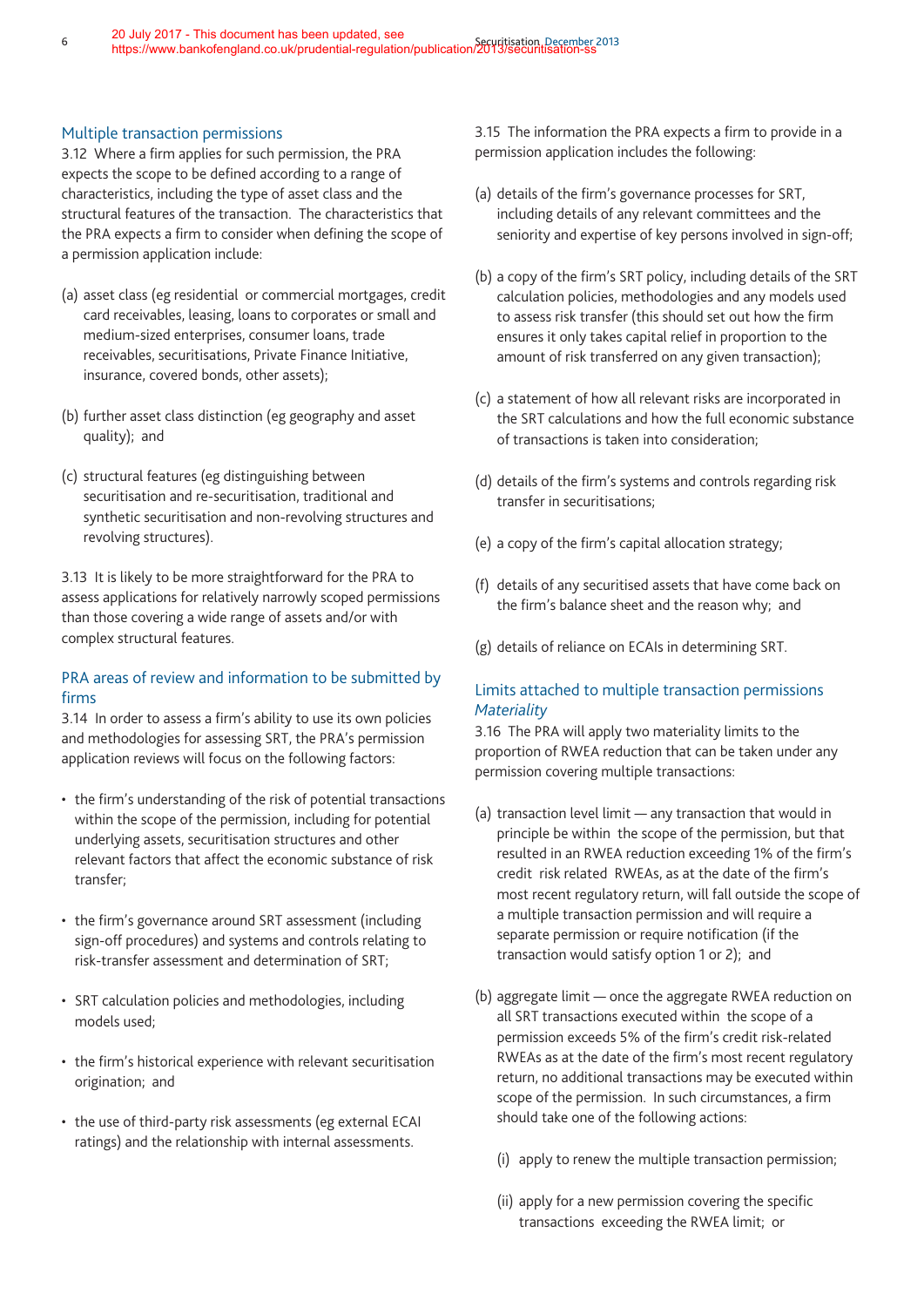(iii) notify the PRA of the transaction, following the SRT notification procedure (if the transactions would satisfy option 1 or 2).

#### *Length of permission*

3.17 Multiple transaction permissions will be granted for a period of one year. The PRA's review of permission renewal will focus on changes to the firm's SRT policies and methodologies since the previous review.

#### Individual transaction permissions

3.18 Permissions relating to individual transactions need not be granted prior to the execution of a transaction. The PRA does not intend to specify the timeframe in which a firm should submit an individual transaction permission application, but firms should note that capital relief from a specific transaction will not be available until a firm has obtained permission covering the SRT assessment and capital treatment (unless the transaction is being notified under option 1 or 2, or falls within scope of a multiple transaction permission).

3.19 The information the PRA expects to receive in an individual transaction permission includes the items set out in paragraph 3.8 points d to p, and paragraph 3.15 points a to c.

#### *Limits attached to individual transaction permissions*

3.20 The PRA may grant an individual permission for the full duration of a transaction, or may impose a shorter time limit on the permission. Where a firm seeks to take capital relief on a transaction beyond the expiry date of the relevant permission, the permission will require renewal prior to expiry.

3.21 As SRT should be met on a continuing basis, permissions will typically include a requirement to notify the PRA of changes in circumstances from those under which the permission was granted. Any reduction in credit risk transfer subsequent to the permission being granted will require the firm to make a commensurate reduction in the extent of RWEA reduction that is recognised. If a firm does not effect a commensurate reduction in the RWEA relief in such circumstances, the PRA may revoke the relevant permission.

(CRR Articles 243, 244 and 337)

# **4 Regulatory capital calculation methodology and SRT**

4.1 Originators must transfer a significant amount of credit risk associated with securitised exposures to third parties to be able to apply the securitisation risk weights set out in Chapter 5 of the CRR, and any associated reduction in capital requirements must be matched by a commensurate transfer of risk to third parties.

4.2 As part of the notification and permissions process, the PRA expects a firm to inform it of the methodology the firm intends to use to calculate securitisation capital requirements. The PRA will generally be more sceptical of the achievement of commensurate risk transfer for transactions where the regulatory capital calculation used produces very low capital requirements. Where the method used to calculate regulatory capital requirements post-securitisation results in a particularly significant reduction in capital requirements, the PRA will apply a high degree of scrutiny in its assessment of whether commensurate risk transfer is achieved.

(CRR Articles 243, 244 and 337)

# **5 Implicit support and SRT**

5.1 The PRA will monitor the support provided by a firm to its securitisation transactions, and will consider this carefully in the assessment of commensurate risk transfer. As part of firms' ongoing consideration of risk transfer, the PRA expects them to consider the support they have provided to securitisation transactions.

5.2 If a firm is found to have provided support to a securitisation, the expectation that the firm will provide future support to its securitisations is increased. The PRA will take account of this increased expectation in future assessments of commensurate risk transfer for that firm.

5.3 The PRA expects securitisation documentation to make clear, where applicable, that repurchase of securitisation positions by the originator beyond its contractual obligations is not mandatory and may only be made at fair market value.

5.4 Where a firm provides support which it is entitled, but not obliged, to provide under the contractual documentation of the securitisation, the PRA will consider the following factors in assessing if that support has been appropriately reflected in the assessment of SRT:

- (a) whether the fact that the firm may provide such support was expressly set out in the contractual and marketing documents for the securitisation;
- (b) whether the nature of the support that the firm may give is precisely described in the documentation;
- (c) whether the maximum degree of support that could be provided could be ascertained at the time of the securitisation by the firm and by a person whose only information came from the marketing documents for the securitisation;
- (d) whether the assessment of whether SRT was achieved and the amount of that risk transferred was made on the basis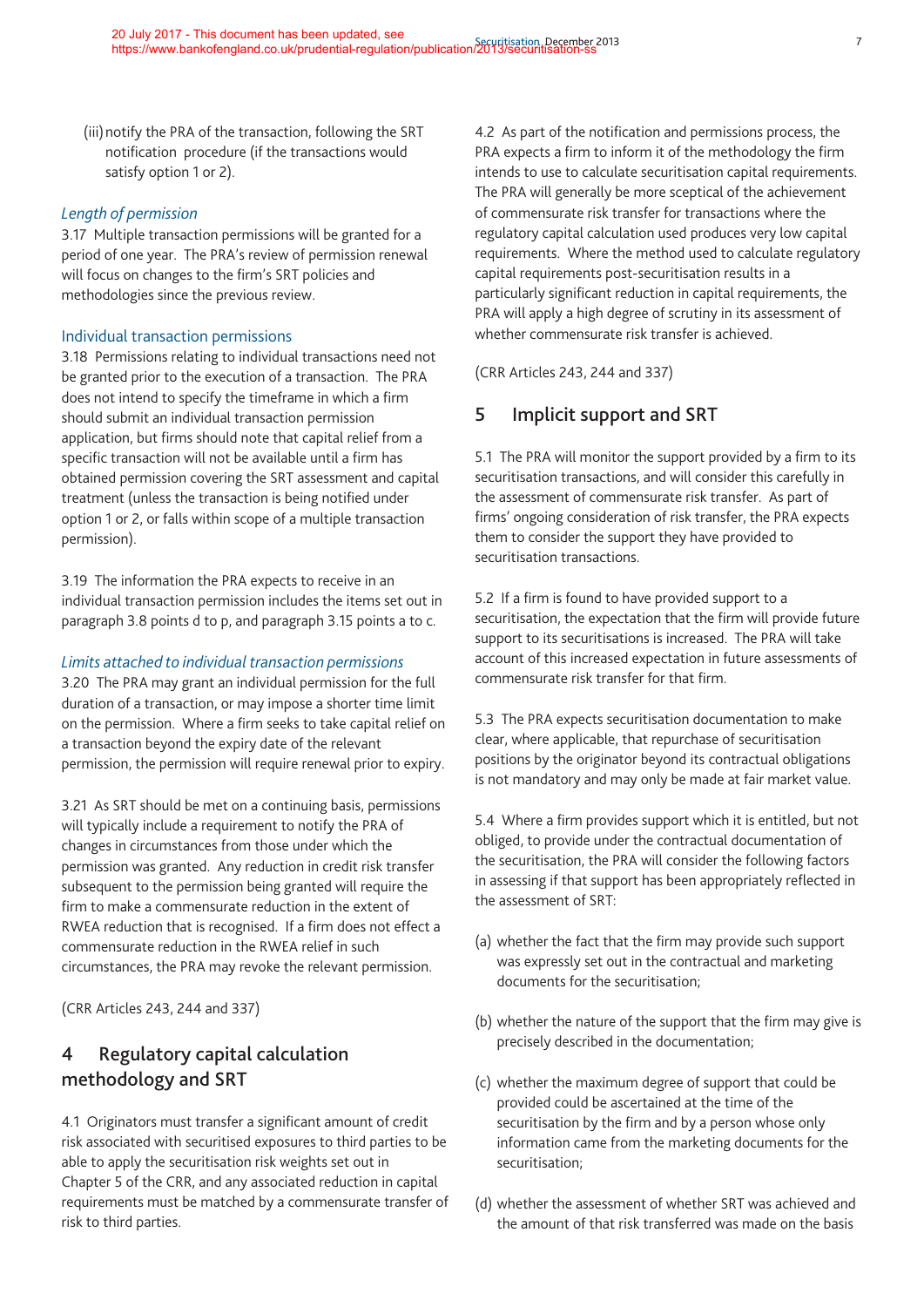that the firm would provide support to the maximum degree possible; and

(e) whether the firm's own funds and own funds requirements were appropriately adjusted at the time of the securitisation on the basis that the firm provided support to the maximum degree possible.

5.5 If a firm fails to comply with CRR Article 248(1), the PRA may require it to disclose publically that it has provided non-contractual support to its transaction.

(CRR Articles 243, 244, 248 and 337 and CRD4 Article 98)

# **6 High-cost credit protection and other SRT considerations**

6.1 Some transactions transfer little or no economic risk from the protection buyer to the protection seller, but may nevertheless result in a reduction in regulatory capital requirements. An example of such a transaction-type is one in which protection is purchased on a junior tranche and a high premium is paid for that protection.

6.2 Generally, the amount of premium paid will not materially affect the assessment of whether SRT is achieved. This is because either:

- the protection payment payable upon default from protection seller to protection buyer is significantly larger than the overall premium payable to the protection seller; or
- the payment of premium leads to an immediate incurred cost.

6.3 However, there comes a point at which the premium payable for protection can reduce significantly the economic risk that is transferred from the protection buyer to protection seller. A premium payable of 100% of the protection amount could leave the protection buyer in a position over the life of the transaction that was no better than if protection had not been purchased.

6.4 The PRA expects originators seeking to apply the securitisation risk weights to synthetic securitisations to take into account all relevant factors to assess the extent of risk transferred. As well as the size and timing of amounts payable to the protection seller, the circumstances in which those amounts are payable can undermine the effectiveness of risk transfer. The PRA expects firms seeking capital relief through synthetic securitisations to incorporate premiums in their assessment of SRT. In particular, the following transaction features may have a significant impact on the extent of risk transfer:

- premium which is guaranteed in all or almost all circumstances, eg premium which is payable upfront or deferred;
- those that could result in the amount of premium payable for protection being significantly greater than the spread income on the assets in the portfolio or similar to the size of the hedged position; and
- those under which the protection buyer retains the expected loss through higher transaction costs to the counterparty, in the form of premium or otherwise.

6.5 Originators should have regard to the statement on high cost credit protection issued by the Basel Committee on Banking Supervision (www.bis.org/publ/bcbs\_nl16.htm).

6.6 The CRR requires maturity to be assessed in considering SRT. When assessing the effective maturity of synthetic securitisations, the PRA expects firms to consider whether the transaction contains an option to terminate the protection at the discretion of the protection buyer. The PRA will consider the following to be examples of features which generally indicate a positive incentive for the protection buyer to call a transaction, or at least to constitute grounds for discussion with the PRA prior to the conclusion of the transaction:

- the transaction contains terms, such as payments at maturity or payments upon early termination or significant premiums, which may reduce risk transfer;
- the transaction includes a requirement for the protection buyer to incur additional costs or obligations if they do not exercise their option to terminate the protection; and
- there are pre-agreed mechanisms, for example 'at-market unwinds', where the protection seller and protection buyer agree that the transaction can be terminated in the future at a 'market' value and specifies aspects of how the value is calculated.

(CRR Articles 243, 244 and 337)

# **7 Mapping of ECAI credit assessments to credit quality steps**

7.1 The CRR requires the European Banking Authority (EBA) to produce implementing technical standards (ITS) mapping the credit assessments of ECAIs to the credit quality steps specified in the CRR for the purposes of calculating risk-weighted exposure amounts under the ratings-based approach.

7.2 EBA is required to submit those draft ITS to the European Commission by 1 July 2014. Prior to adoption of the EBA's ITS,